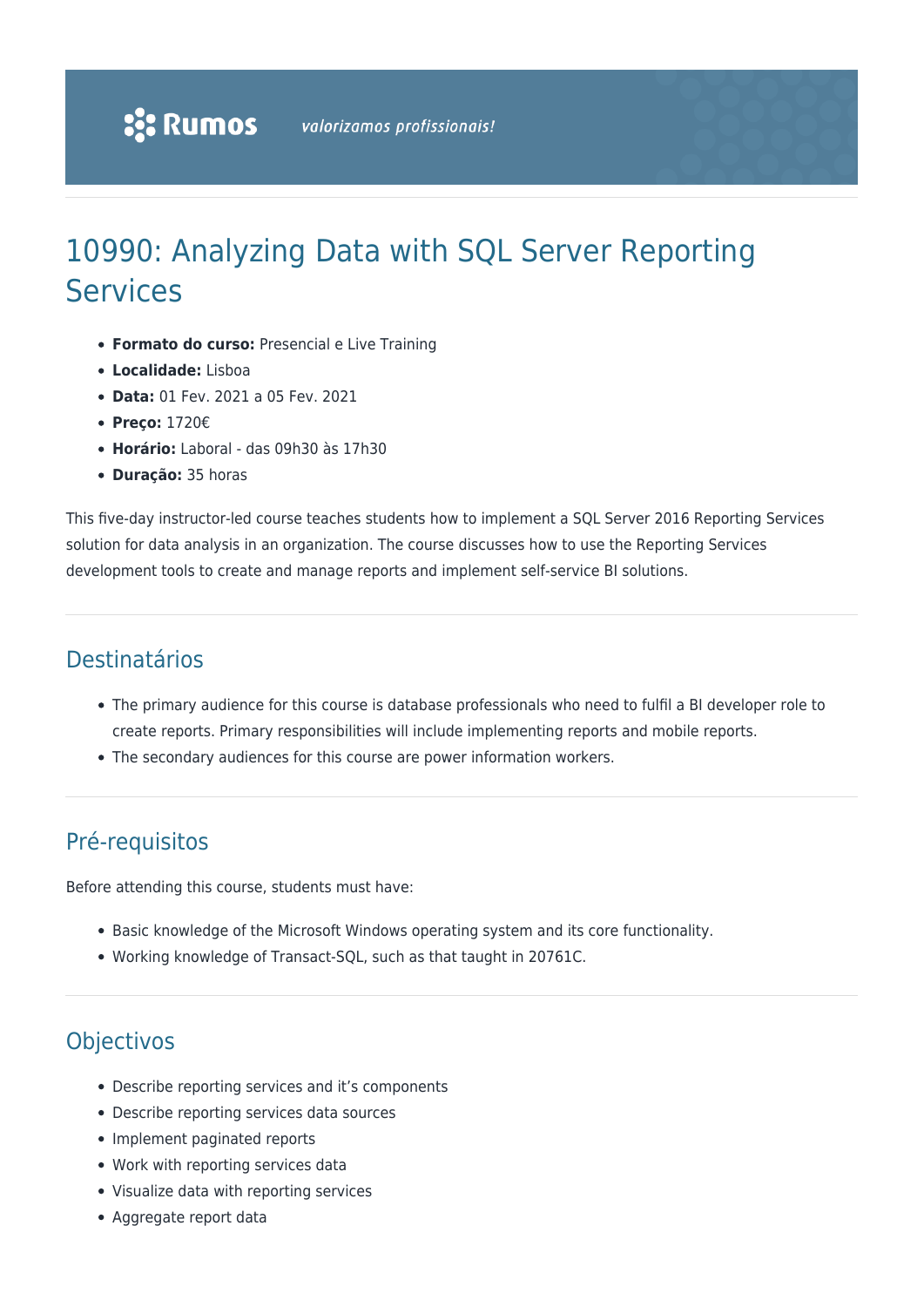- Share reporting services reports
- Administer reporting services
- Expand and integrate reporting services
- Describe mobile reports
- Develop mobile reports.

# Programa

# **Introduction to Reporting Services**

This module introduces Microsoft SQL Server Reporting Services, its components, and the tools used to work with it.

# **Lessons**

- Introduction to reporting services
- Reporting services components
- Reporting services tools

# **Lab : Exploring reporting services**

- Exploring reports
- Reporting services configuration

After completing this module, students will be able to:

- Give a context for Reporting Services.
- Describe the components of Reporting Services.
- Explain Reporting Services tools.

# **Reporting Services Data Sources**

Almost every report that you publish by using SQL Server Reporting Services (SSRS) will be built using data that's obtained from one or more source systems. This lesson explains how to configure SSRS to interact with source data systems by working with data sources.

# **Lessons**

- Data sources
- Connection strings
- Datasets

# **Lab : Configuring data access with report builder**

Configuring data access with report builder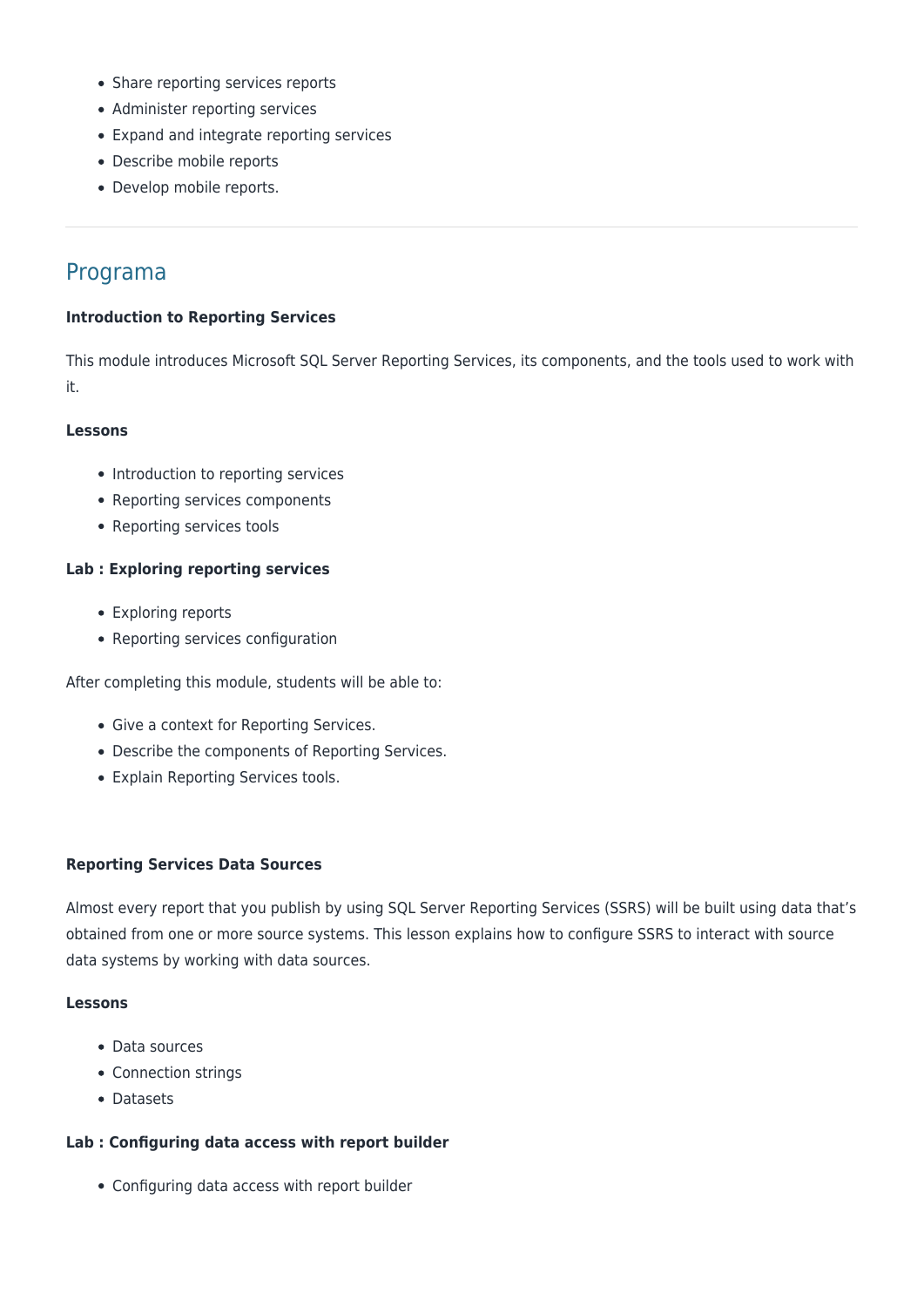# **Lab : Configuring data access with report designer**

Configuring data access with report designer

After completing this module, you will be able to:

- Describe data sources.
- Work with connection strings.
- Describe datasets.

# **Creating Paginated Reports**

Now that you have learned about BI and data modelling, and how to access data from Report Designer and Report Builder, you need to learn how to create reports. This module shows you how to create different types of reports in both applications, in addition to using the Report Wizard.

# **Lessons**

- Creating a report with the report wizard
- Creating a report
- Publishing a report

# **Lab : Creating reports**

- Use the report wizard report designer
- Use the report wizard report builder
- Creating and publishing a report report designer
- Creating and publishing a report report builder

After completing this module, you will be able to:

- Create a report with the report wizard.
- Create a report using report builder or report designer.
- Publish a report to reporting services.

# **Working with Reporting Services Data**

It is common for business requirements to change regarding the information they need and how they want data presented. On viewing a detailed report, senior management might ask for higher level, summarized, or filtered versions of the same report. Report Builder and Report Designer support these scenarios via filtering, sorting, drilldowns, grouping and the parameterizing of reports. In this module, you will see how to use filters and parameters to make reports more dynamic and useful to business users.

# **Lessons**

- Data filters
- Report parameters
- Implementing report filters and parameters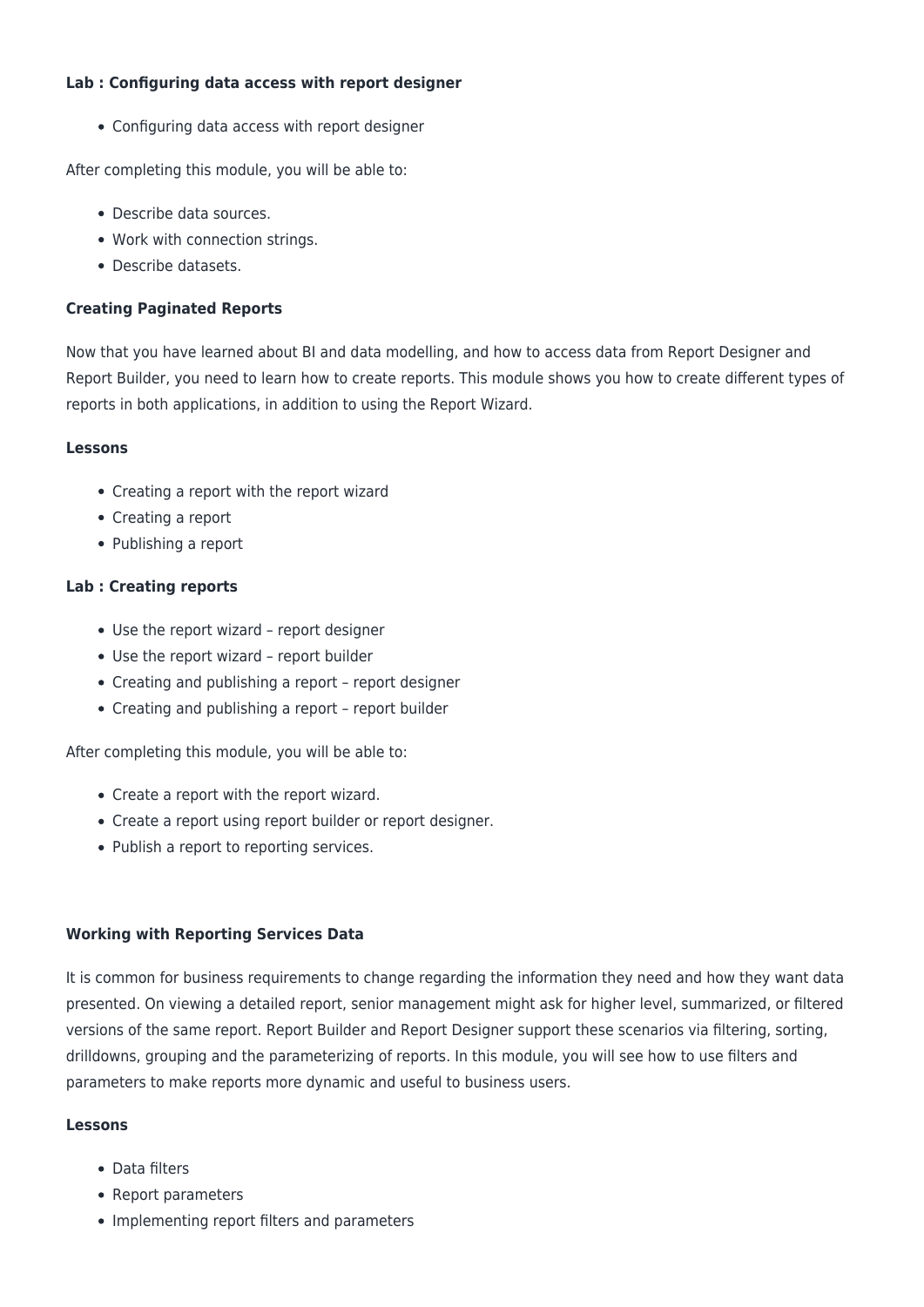# **Lab : Create a parameterized report**

- Using parameters in report designer
- Using parameters in report builder

After completing this module, students will be able to:

- Filter data in reports
- Use parameters in reports

# **Visualizing Data with Report Services**

As the amount of data being generated continues to grow, the need to make sense of its meaning increases. You use data visualization to make data easier to understand, and faster to interpret. Data visualizations highlight comparisons, show trends, and convey scale much faster than a table of numbers could. The detail is important, but visualizations are a highly effective way of conveying meaning and insights quickly and accurately.

# **Lessons**

- Formatting data
- Images and charts
- Databars, sparklines, indicators, gauges, and maps

# **Lab : Manage formatting**

- Report designer
- Report builder

After completing this module, you will be able to:

- Format data in reports.
- Use images and charts in your reports.
- Use databars, sparklines, and indicators in reports.
- Explain what a KPI is and how it's used.

# **Summarizing Report Data**

As the amount of data we need to deal with increases, so does the requirement to manage data by grouping and summarizing. In this module, you will learn how to create group structures, summarize data, and provide interactivity in your reports, so that users see the level of detail or summary that they need.

# **Lessons**

- Sorting and grouping
- Report sub-reports
- Drilldown and drill through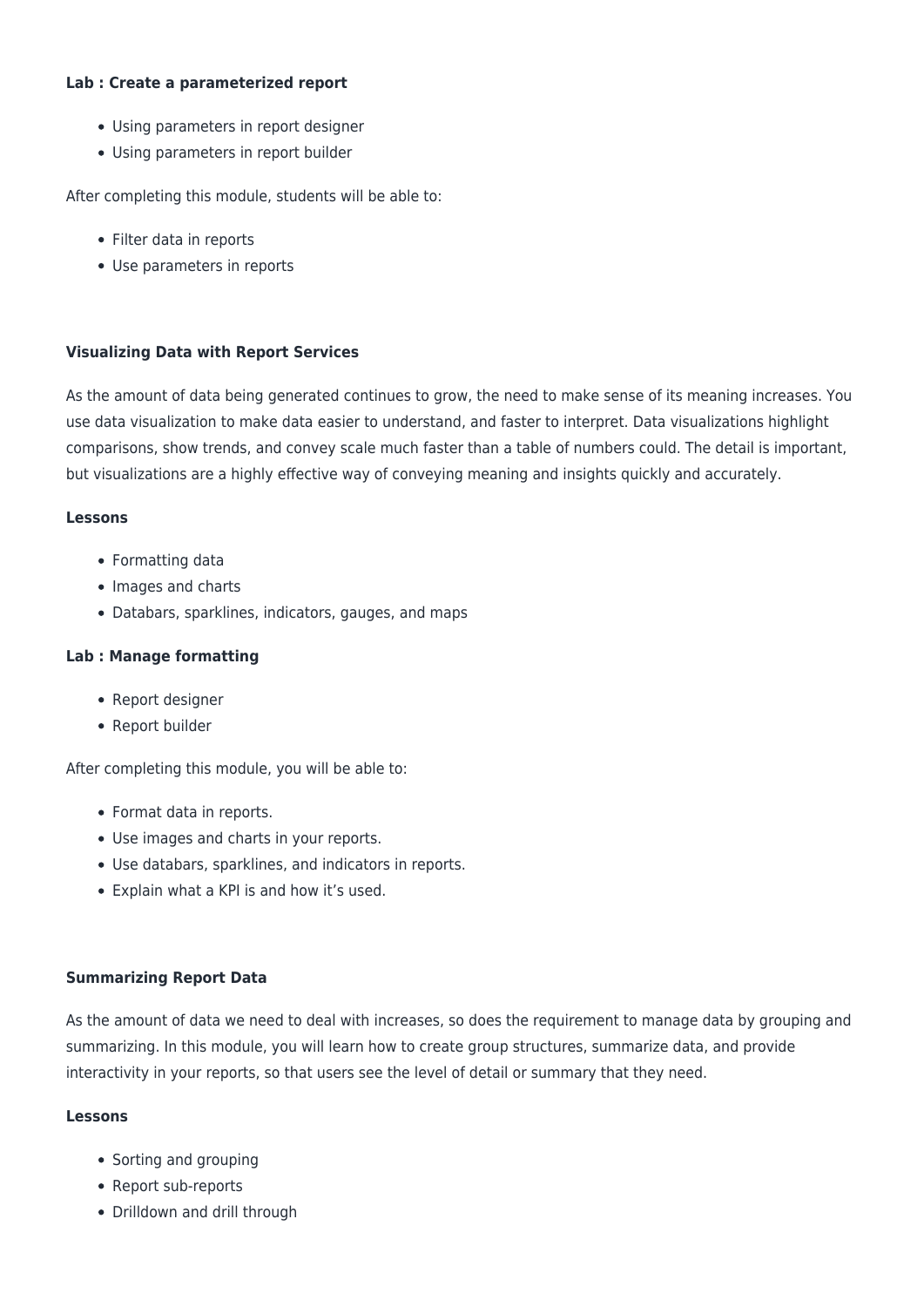# **Lab : Summarizing report data**

- Sorting and grouping in report builder
- Sorting and grouping in report designer

After completing this module, students will be able to:

- Group and sort data in reports.
- Create report sub-sections.
- Use drill down and drill through.

# **Sharing Reporting Services Reports**

When you have published a Reporting Services report, users can view the report interactively. In some situations, it can be advantageous to run reports automatically, either to improve performance through caching and snapshots, or to deliver reports to users—by using e-mail or other mechanisms. To run reports automatically, you need to understand how Reporting Services manages scheduling. This module covers report scheduling, caching and the report life cycle, and automatic subscription and delivery of reports.

# **Lessons**

- Schedules
- Report caching, snapshots, and comments
- Report subscription and delivery

# **Lab : Sharing reporting services reports**

- Create a shared schedule
- Configure caching
- Subscribe to a report

After completing this module, students will be able to:

- Explain schedules.
- Describe report caching, report snapshots, and report comments.
- Configure report subscriptions.

# **Administering Reporting Services**

System administrators take responsibility for the configuration and day-to-day operations of IT systems. In SQL Server Reporting Services (SSRS), administrative tasks include the configuration of the web portal and web service, branding the web portal, and ensuring that access to sensitive reports is carefully controlled. Administrators also monitor and optimize performance.

# **Lessons**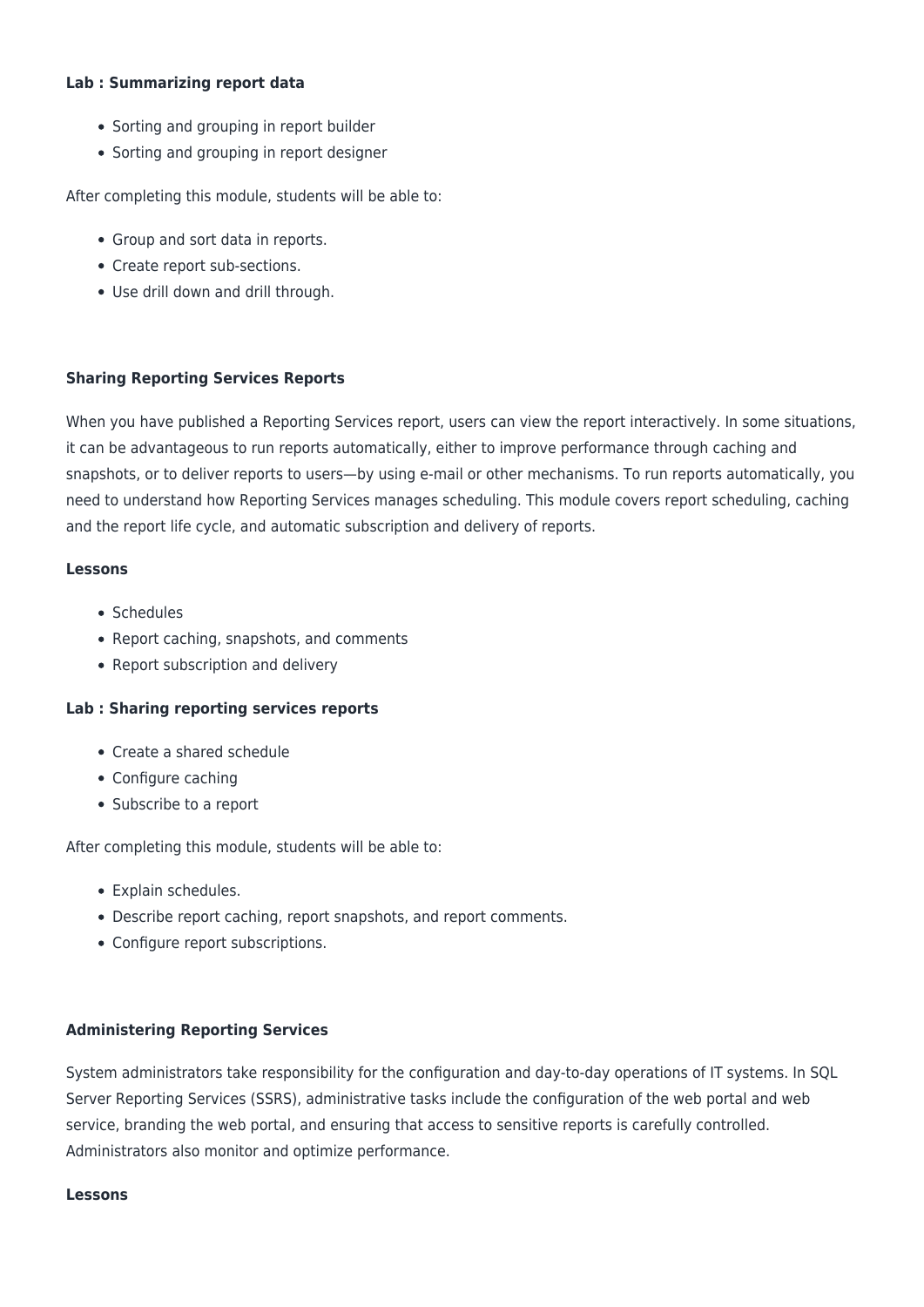- Administering reporting services
- Reporting services configuration
- Reporting services performance

# **Lab : Administering reporting services**

- Authorize access to reports
- Web portal branding

After completing this module, students will be able to:

- Secure access to reports by using authentication, permissions, and SSL encryption.
- Use report services configuration manager to reconfigure SSRS servers.
- Monitor and optimize the performance of SSRS on a given set of server hardware.

# **Extending and Integrating Reporting Services**

Although Reporting Services is a powerful tool, its built-in capabilities might not always meet your needs. This module covers the methods for extending the functionality of Reporting Services with expressions and custom code. You will also learn about the methods for working with Reporting Services programmatically, and integrating Reporting Services reports into other applications.

# **Lessons**

- Expressions and embedded code
- Extending reporting services
- Integrating reporting services

# **Lab : Extending and integrating reporting services**

- Custom code report designer
- Custom code report builder
- URL access

After completing this module, students will be able to:

- Work with expressions and embedded code.
- Extend reporting services functionality with external assemblies.
- Integrate reporting services with other software.

# **Introduction to Mobile Reports**

This module introduces the design and publication of reports that are intended for consumption on mobile devices, such as smartphones and tablets. Microsoft SQL Server Reporting Services (SSRS) includes support for mobile reports, although the tools that are used to design and publish mobile reports are different to the tools used for the paginated reports discussed in the earlier modules of this course.